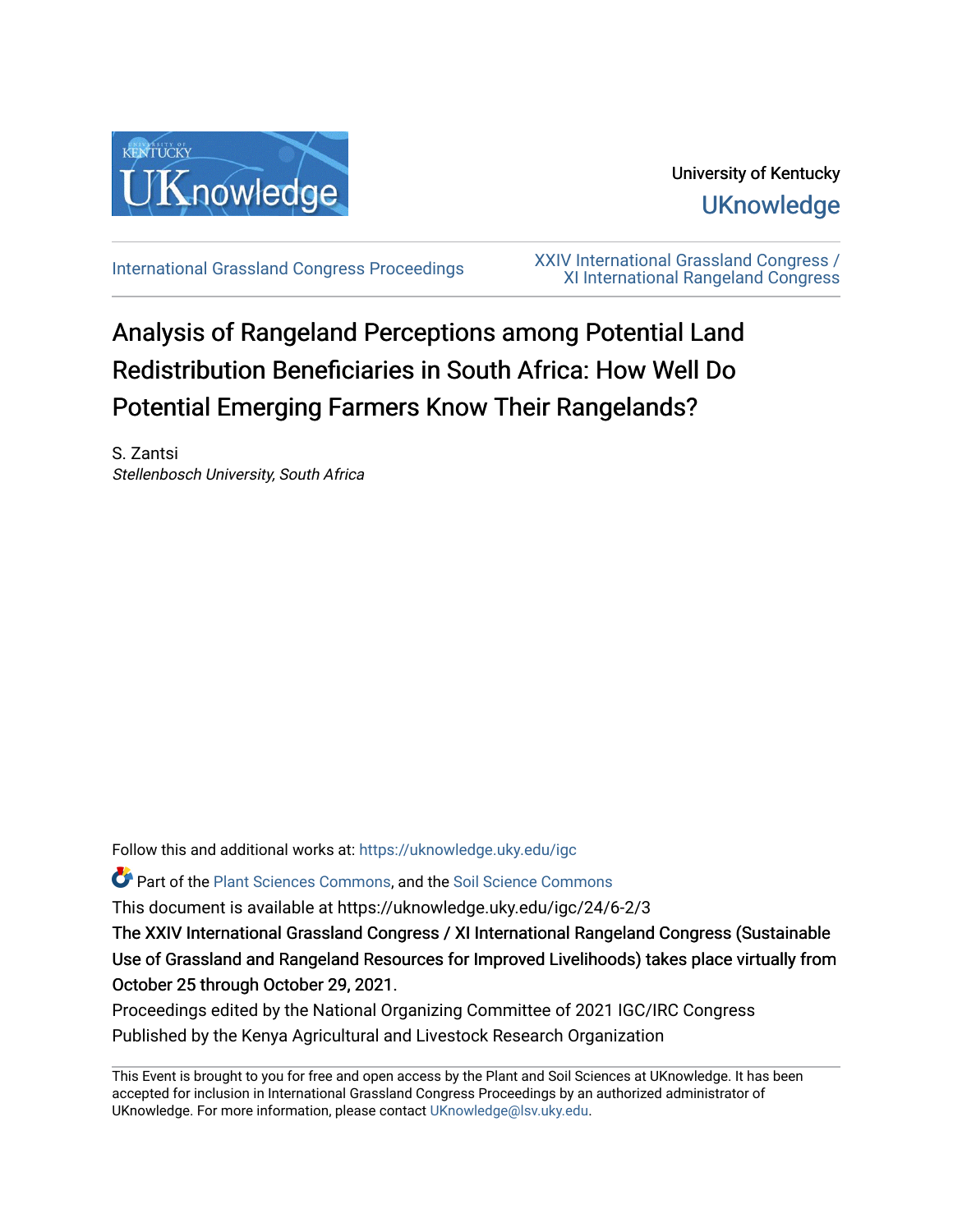## Analysis of rangeland perceptions among potential land redistribution beneficiaries in South Africa: how well do potential emerging farmers know their rangelands?

Zantsi, S\*

\*Department of Agricultural Economics, Stellenbosch University, Private Bag X1, Matieland, 7602.

And;

Department of Socioeconomics, Federal Research Station Agroscope, Ettenhausen, Switzerland E-mail: siphez@sun.ac.za

**Key words**: land redistribution; perceptions; emerging farmers; South Africa

## **Abstract**

Sound rangeland management is one of the key factors for a successful and viable commercial livestock production in grass fed production systems. However, such knowledge is perceived to be lacking in smallscale livestock farmers, who farm on degraded and overgrazed communal rangelands despite being regarded as prime beneficiaries of the land redistribution programme in the stalling South African land reform. Largely, it is also not known in details how much the potential future commercial farmers know about their rangelands. This study analyses perception of the prime land redistribution beneficiaries—potential emerging farmers, who were surveyed randomly in three South African provinces. Descriptive statistics of potential emerging farmers show that they perceive their communal rangeland as "poor", concurring with scientific literature. However, their reasons of the "poor" status deviates from the reasoning of scientific literature, highlighting the potential emerging farmers' knowledge gap of rangeland science. Ordinal Logistic Regression shows that farmers' age and education level are significant predictors of the perceived rangeland status among potential emerging farmers. This underscores the importance of personal experience and education in rangeland assessment. Indeed rangeland management training is necessary for land redistribution beneficiaries prior taking over commercial livestock farms. These trainings should focus on more on younger and less educated beneficiaries.

#### **Introduction**

Since the transition to democracy in 1994, the South African government has been trying to redistribute commercial farmland in a just and equitable manner (see DLA 1997; LRAAP, 2019). The black commercial oriented smallholders (potential emerging farmers), mostly situated in the country's former homelands are the prime beneficiaries (DRDLR 2013). However, to date there is a general consensus among stakeholders that land redistribution has not kept up with the target objectives set in land reform policies and there is poor or no production in the redistributed land (LRAAP, 2019). There is a plethora of explanations of why this is the case and one of these reasons include lack of farming skills and knowledge of commercial farming from emerging farmers(see e.g. Dlamini et al. 2013). Knowledge about rangeland management is a prerequisite to a successful livestock farming (see e.g. Tefera and Kwaza 2019), however, little details on a larger scale eliciting this exist. Since rangelands are the most abundant farmlands in South Africa (DAFF 2017), it is most likely that it would be the most redistributed farmland. Therefore, understanding a priori rangeland knowledge of land redistribution beneficiaries is important for the design of support. The objective of this study is to analyse potential emerging farmers 'perception of their own communal rangelands status and the perceived causes of such.

## **Methods and Study Site**

This study is based on a survey of commercial-oriented smallholder farmers in the Eastern Cape, KwaZulu Natal and Limpopo provinces of South Africa and eight districts within these provinces. For the purpose of this study and inspired by previous studies such as Zantsi et al. (2020), smallholder household heads were purposively included in the study if they had sold at least 20% of their produce in the previous season. The provinces and districts were selected purposively based on the literature on provinces and districts with high density of smallholders. The three selected provinces represent 60 per cent of smallholders in the country (Statistics South Africa, 2016). However, at village and household levels, smallholder household heads were randomly selected. Four hundred and fifty-two livestock farming households were filtered from the 833 larger household survey sample and included for analysis in the present study. Descriptive statistics is used to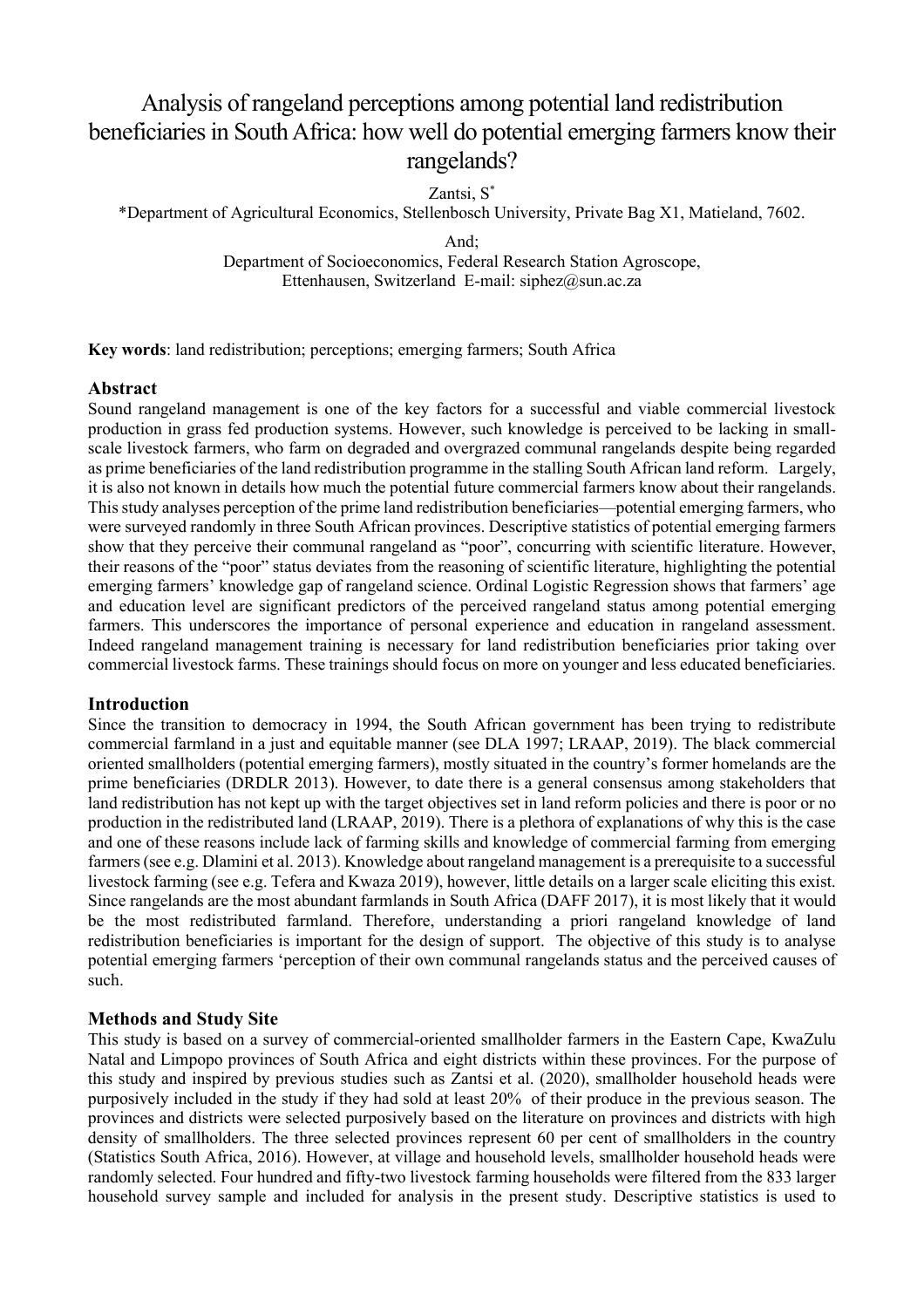describe the characteristics of the farmers and their rangeland perception status. Ordinal Logistic Regression is implemented to analyse the relationship between rangeland perception status and socio-economic variables and livestock herd size.

*Ordinal logit*[
$$
P(Y \le J_{1,2,3,4}
$$
)] =  $\alpha_j - \beta_i X_i$ 

Where  $j = 1,2,3,4$  refers to 'bad, good, fair'

 $i = 1$  refers to 'independent variables'

## **Results and discussion**

#### *Description of the sample and rangeland perception status*

Table I below provides a summary statistics of the characteristics of the sample of farmers under study. The sample is mostly concentrated in the Eastern Cape and KwaZulu Natal provinces and few of the respondents hail form Limpopo. Males account for the largest share of the sample (64%) with an average age of 55, which is confirmed age for commercial oriented smallholder farmer in South Africa (Zantsi et al. 2019). The studied farmers have reasonable literacy levels as most had a secondary school education. As such, they have middle incomes with a mean of R7 853 per month and 22 livestock units.

| Variable                                                   | Min.                                                                                                                                                                            | Max.    | Average | Std. dev. |  |
|------------------------------------------------------------|---------------------------------------------------------------------------------------------------------------------------------------------------------------------------------|---------|---------|-----------|--|
| <b>Continuous variables</b>                                |                                                                                                                                                                                 |         |         |           |  |
| Household head age in years                                | 20                                                                                                                                                                              | 76      | 54      | 12        |  |
| Household monthly income in Rands                          | 320                                                                                                                                                                             | 100 000 | 7853    | 10 509    |  |
| Total livestock units                                      | 0.8                                                                                                                                                                             | 350     | 22      | 26        |  |
| Percentages of the dummy and categorical variables         |                                                                                                                                                                                 |         |         |           |  |
| Perceived rangeland status                                 | Very bad=21%, Bad=32%, Fair=13%, Good=26%                                                                                                                                       |         |         |           |  |
|                                                            | Very good= $9\%$                                                                                                                                                                |         |         |           |  |
| Perceived reason for the rangeland status                  | Insufficient rain=47%, No fences for practicing rotational<br>$grazing=3\%,$ Good management= $21\%,$                                                                           |         |         |           |  |
|                                                            | Overgrazing=18%, Understocked=8%; Other reasons=2%                                                                                                                              |         |         |           |  |
| District and the province in which the<br>household reside | (Amathole=35%, Chris Hani=26%, OR Tambo=15%)=Eastern<br>Cape; (Umkhanyakude=8%; Harry Gwala=6%, Zululand=5%,<br>King Cetshwayo=2%) = KwaZulu Natal;<br>(Vhembe= $3\%$ )=Limpopo |         |         |           |  |
| Gender                                                     | Female=36%, Male=64%                                                                                                                                                            |         |         |           |  |
| Education level of the household                           | None=11%, Primary=34%, Secondary=27%                                                                                                                                            |         |         |           |  |
|                                                            | Matric= $12\%$ , Technical college= $6\%$ , University = $10\%$                                                                                                                 |         |         |           |  |
| Ownership of television                                    | Yes=88%, No= $12\%$                                                                                                                                                             |         |         |           |  |

**Table 1:** Summary statics of the dependent and independent variables used in the ordinal regression

#### **Source:** Own calculations

In the study areas, the rangeland condition is generally, perceived to be in bad condition. Combined, the perception "very bad" and "bad" accounts for more than half of the respondents' responses. These perceptions concur with the innumerable literature on communal rangeland status in South Africa, which have constantly, been rated as in poor condition because of overgrazing mainly due to shortage of grazing land (see e.g. Hoffman and Todd 2000; Palmer and Bennett 2013). However, respondents reasoning of the poor condition is mixed. Almost half of the respondents who think their rangelands were in poor condition believe the reason is insufficient rainfall and very few attributed the condition to shortage of grazing land and fences to allow rotational grazing. These perceptions contradict the scientific reasoning from literature. These disparities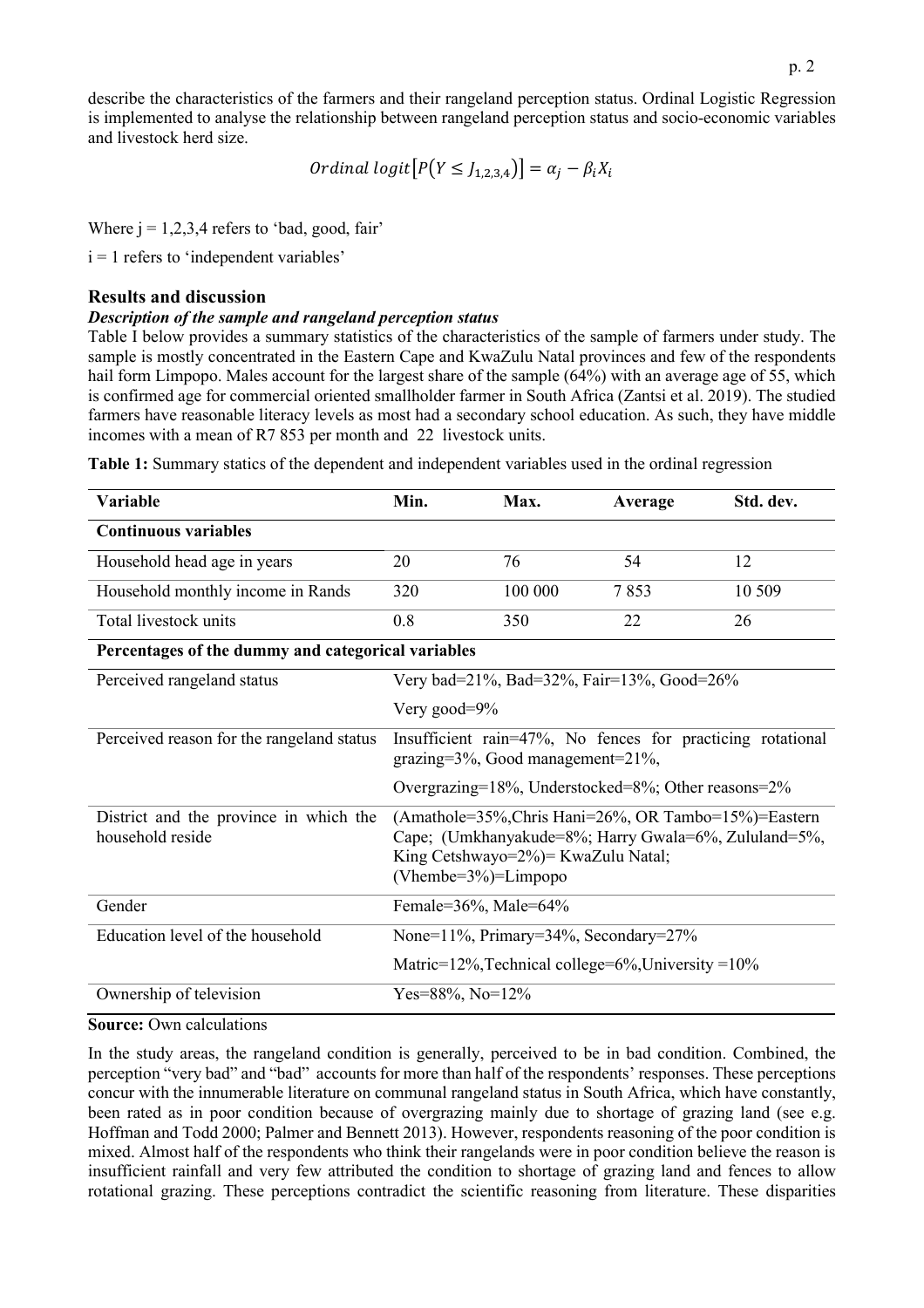underscore the knowledge gap between farmers and science. The few respondents who rated their rangelands as in good condition attributed such status to good management from the farmers. However, from the authors' observations during the fieldwork, there are few areas where there were camps to allow rotational grazing and there were no signs of rotational grazing practices as all camps were grazed.

## *Empirical analysis of the factors underlying rangeland status perceptions*

In Table 2, results of the empirical model (ordinal logistic regression) are presented and shows that age, education and perceived reasons for rangeland significantly predicts rangeland status of potential emerging farmers. Farmers age decrease with their perception of rangeland status (from very bad to very good), holding other factors constant. Implying that as farmers grow they are wiser to see the rangeland condition, thanks to their farming experience. Farmers with low literacy levels think rangeland status is good, holding other factors constant. Farmers perceived reasons of rangeland status increases with the rangeland status, holding other factors constant. This imply that

| Variable                                  | <b>Odds</b> ratio | Robust std. error | P-value |
|-------------------------------------------|-------------------|-------------------|---------|
| Household head age in years               | 0.96              | $-0.01$           | 0.000   |
| Household income monthly in Rands         | 1.00              | 0.00              | 0.241   |
| Education level of the household          | 0.73              | $-0.07$           | 0.004   |
| Perceived reason for the rangeland status | 1.52              | 0.07              | 0.000   |
| Ownership of television                   | 1.40              | 0.00              | 0.310   |
| Total livestock units                     | 1.00              | 0.00              | 0.652   |
| Number of observations<br>306             |                   |                   |         |
| Chi-square 84.03                          |                   |                   |         |
| Prob>Chi-square 0.0000                    |                   |                   |         |
| Pseudo R-square 0.073                     |                   |                   |         |

**Table 2:** Factors explaining rangeland perception status of potential emerging farmers

**Source:** Own calculations Note: gender, district were dropped because of multi-collinearity

## **Conclusions and implications**

The study sought to shed light on the perceptions of potential emerging farmers' knowledge of their communal rangelands. This a priori knowledge is important for informing the type and intensity of training for land reform beneficiaries to improve productivity performance of emerging farmers on commercial farms. The study found that although potential emerging farmers know their rangeland status, which concur with scientific literature, however, their reasoning of the underlying factors are different to what is reported in scientific literature. Age and education level of the farmer statistically, predict the reasoning of emerging farmers' rangeland status. These findings underscore a knowledge gap from the potential emerging farmers about their knowledge of rangelands since their perceptions do not match the reasoning from scientific literature. This can be attributed to the potential emerging farmers' limited knowledge on grass species, carrying capacity and of the range and rangeland ecology as noted in Tefera and Kwaza (2019) study. Rangeland management training and literacy levels should be provided for land redistribution beneficiaries' prior to taking over commercial farms. Extension officers should also educate smallholders in communal land with basic rangeland management skills.

## **Acknowledgements**

The financial assistance of the National Research Foundation (NRF) and Swiss National Science Foundation (SNSF) towards this research is hereby acknowledged. Opinions expressed, and conclusions arrived at, are those of the author and are not necessarily to be attributed to the NRF and SNSF.

## **References**